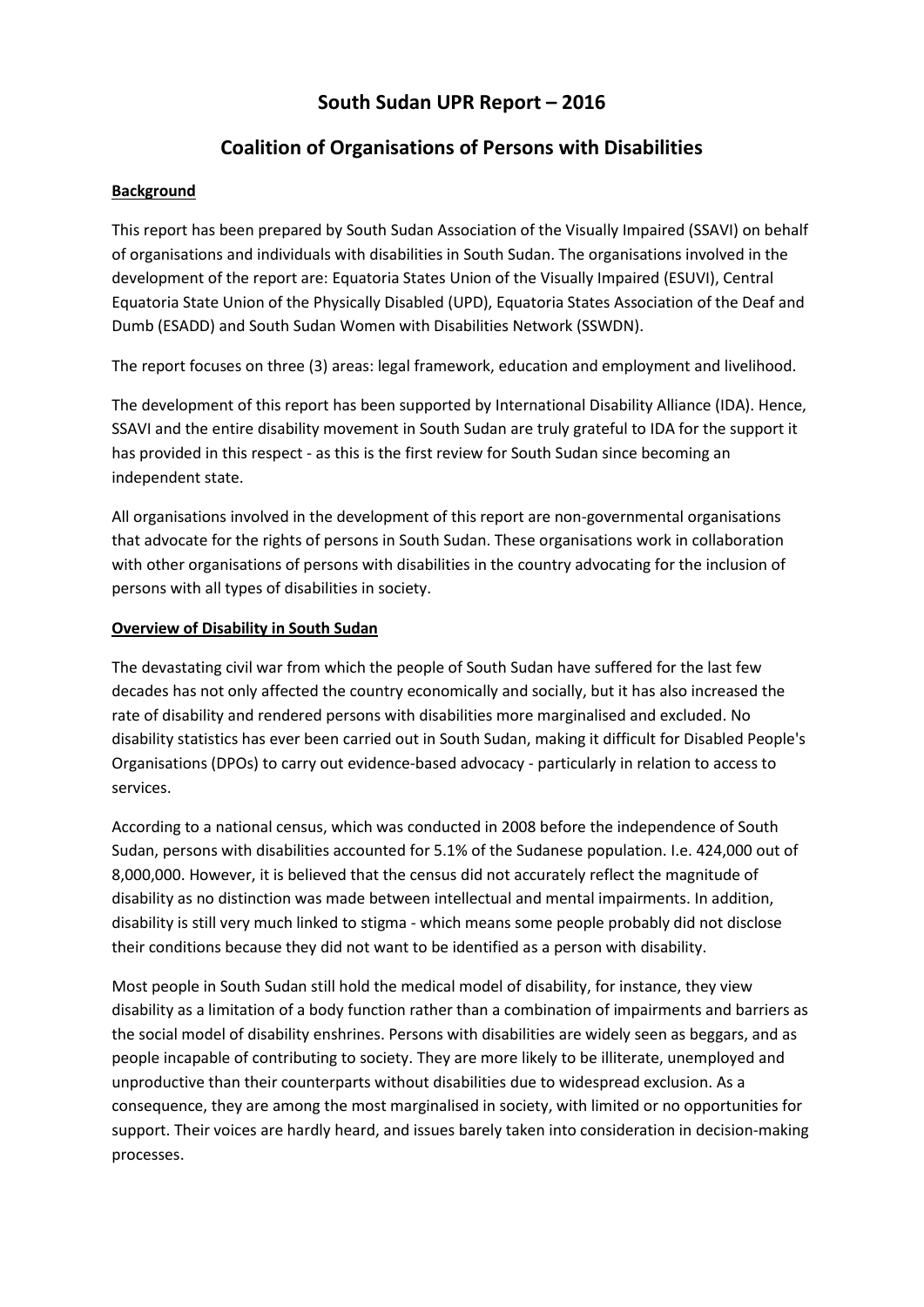Most awareness campaigns on disability rights are concentrated in Juba, the capital city of the country where organisations of persons with disabilities are fairly strong and popular. These awareness activities, which are mainly carried out through the media - mostly radio and TV – are implemented by associations of persons with disabilities and international non-governmental organisations, with no participation or support from the public sector. In some of these awareness activities, in particular in the radio, members of organisations of persons with disabilities discuss issues related to persons with disabilities and explain the articles of the United Nations Convention on the Rights of Persons with Disabilities (CRPD), which South Sudan is yet to sign and ratify. These radio programmes have been running since 2010 and have helped raise awareness of disability in Juba.

Apart from the general disability movement, youth with disabilities in Juba have been playing an important role in demonstrating the capabilities of persons with disabilities and the contributions they can make in society. There are two organised groups of these youth in Juba, namely: Young Voices and Hidden Ability Melody. Young Voices is an initiative of Leonard Cheshire Disability (LCD) which works to raise awareness of the CRPD. The initiative was introduced in Juba in 2009, and has since carried out awareness campaigns in the city, mostly on radio and TV stations. Actually, it is this group that lobbied South Sudan Radio and Bakhita FM to allocate slots for disability awareness. Hidden Ability Melody is a music and drama group founded in 2010 in Juba by young visually impaired people who are members of SSAVI. Its aim is to challenge stereotypes in society about persons with disabilities through music and drama. Since its establishment, the group has performed in major occasions in Juba, including an evening entertainment programme organised by the National Ministry of Youth and Sports in 2012 during the first anniversary of the Independence of South Sudan.

Despite the above-mentioned awareness activities, not much have changed in terms of attitudes of society towards persons with disabilities. For instance, it is still quite common in Juba for a person with impairment to be seen and treated as a beggar. From our experience, several blind people have said someone gave them a pound as they were going on the road or waiting at a place without asking for anything from anyone. The misconceptions about disability have gone as far as affecting relationships and marriages between couples and partners involving a person with a disability.

In addition, engagement between the DPOs in Juba and mainstream civil society organisations has only started recently. So have linkages and/or partnerships between these organisations and international organisations in the field of disability such as Handicap International (HI), Christian Blind Mission (CBM), and Organisation for Voluntary Cooperation International (OVCI) and Light for the World. Only a few of the DPOs have engaged in partnership with mainstream international NGOs.

#### **1. Legal Framework**

The Transitional Constitution of the Republic of South Sudan recognises that all levels of government shall guarantee to persons with special needs participation in society and the enjoyment of their rights and freedoms. However, the Constitution does not refer to persons with disabilities precisely in the sense that it does not define what it means by 'persons with special needs'. It also amalgamates rights of persons with disabilities and those of the elderly, which would be better addressed separately, considering its particular needs and rights. Furthermore, article 30 does not explicitly guarantee equal protection against discrimination and abuse to persons with disabilities. In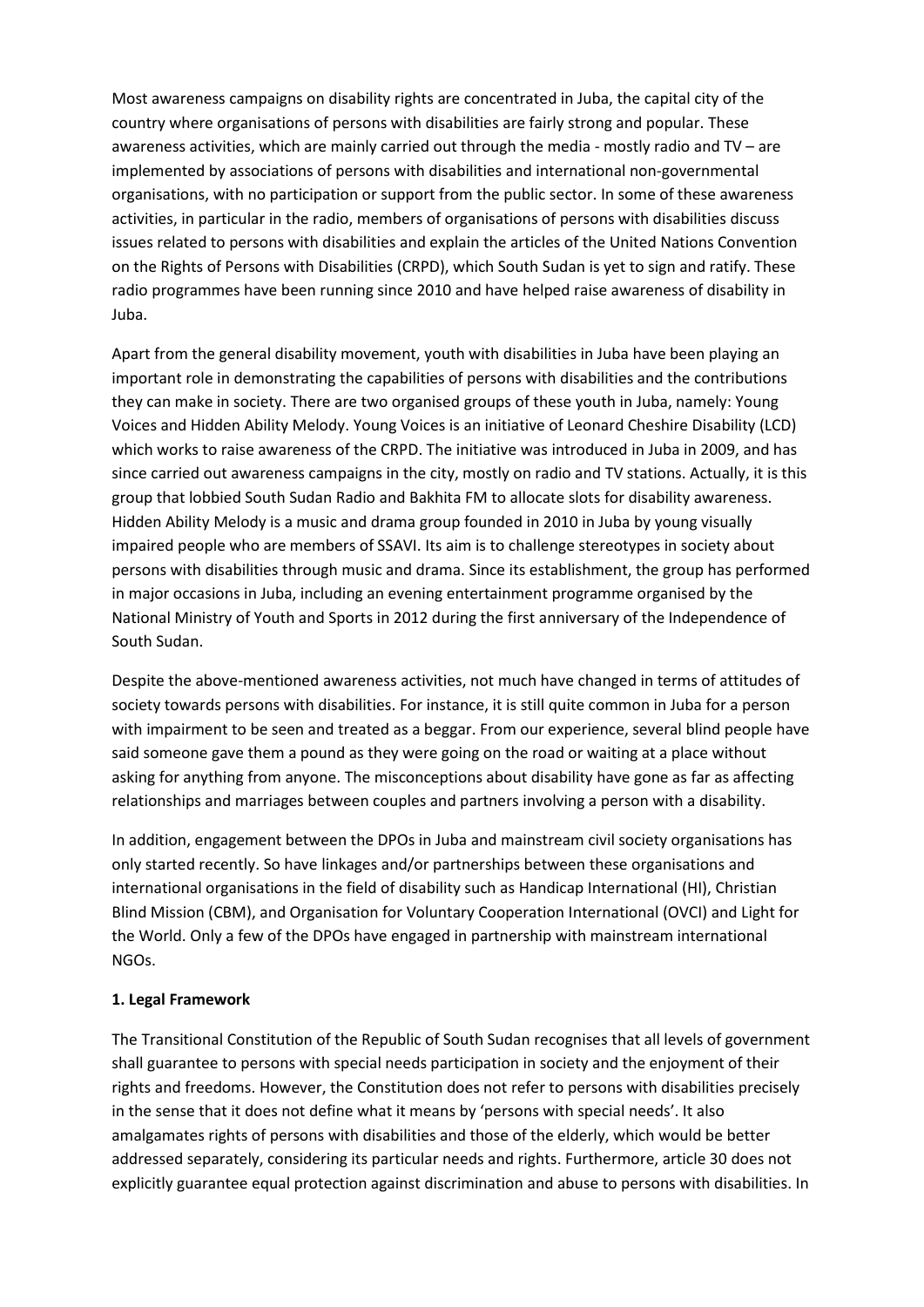addition, the Constitution provides for affirmative action to women by at least 25% representation at all levels of government. However, it does not allocate any percentage for representation of persons with disabilities nor women with disabilities.

Organisations of persons with disabilities (so-called DPOs) have been advocating for better provisions for persons with disabilities in the Constitution. This began with a petition to the Parliament in May 2011 as the then Interim Constitution of Sudan was being amended prior to the declaration of the independence of the Republic of South Sudan. Unfortunately, the petition was not considered and the Constitution has remained as it was. Another attempt made by the DPOs has been through one of the members of the disability movement who happened to be appointed as a representative of civil society in the National Constitutional Review Commission alongside others. However, this effort has not materialised as none of the demands put forward has been considered to date.

South Sudan has not yet signed the U. N. Convention on the Rights of Persons with Disabilities (CRPD). We understand that Steps are underway to do so but it is not clear when the Government will ratify this important treaty.

At the moment, despite the Ministry of Gender, Child and Social Welfare has just developed a national disability policy; still, there is no specific legislation in regards to the rights of persons with disabilities in South Sudan.

### **Recommendations**

- 1. Ratify the UN Convention on the Rights of Persons with Disabilities
- 2. Develop a disability act to guarantee equal protection for persons with disabilities

### **2. Education**

Article 29 (1) of the Transitional Constitution of South Sudan obliges all levels of government to provide access to education without discrimination as to religion, race, ethnicity, health status, gender or disability. However, in practice this is yet to be realised fully. Despite efforts to support the inclusion of children with disabilities and accessibility of the school environment<sup>1</sup>, data shows that school access and school retention is still a critical issue at all levels of the education system in South Sudan, especially for the most vulnerable populations, including persons with disabilities<sup>2</sup>. The South Sudan Annual School Census (ASC) in 2012 identified that only 1.37% of all enrolled pupils are children with disabilities<sup>3</sup>. The number of those attending schools was recorded as 22896. In 2012, the number was recorded as over 22000, suggesting a decline in school attendance. In 2015, this number dropped to 17743. Unfortunately, there is no data on reasons for the drop. It has not been possible to get the 2013 and 2014 EMIS data. Furthermore, the statistics are neither disaggregated by type of impairment nor gender.

**<sup>.</sup>** <sup>1</sup> Report Education for All 2015. National Review of South Sudan, UNESCO, page 25. Available at <http://unesdoc.unesco.org/images/0023/002316/231645e.pdf> (Last access on 4th April 2016)

<sup>2</sup> Idem, page 32

<sup>3</sup> MoGEI EMIS 2012 Education Statistics for GOSS p47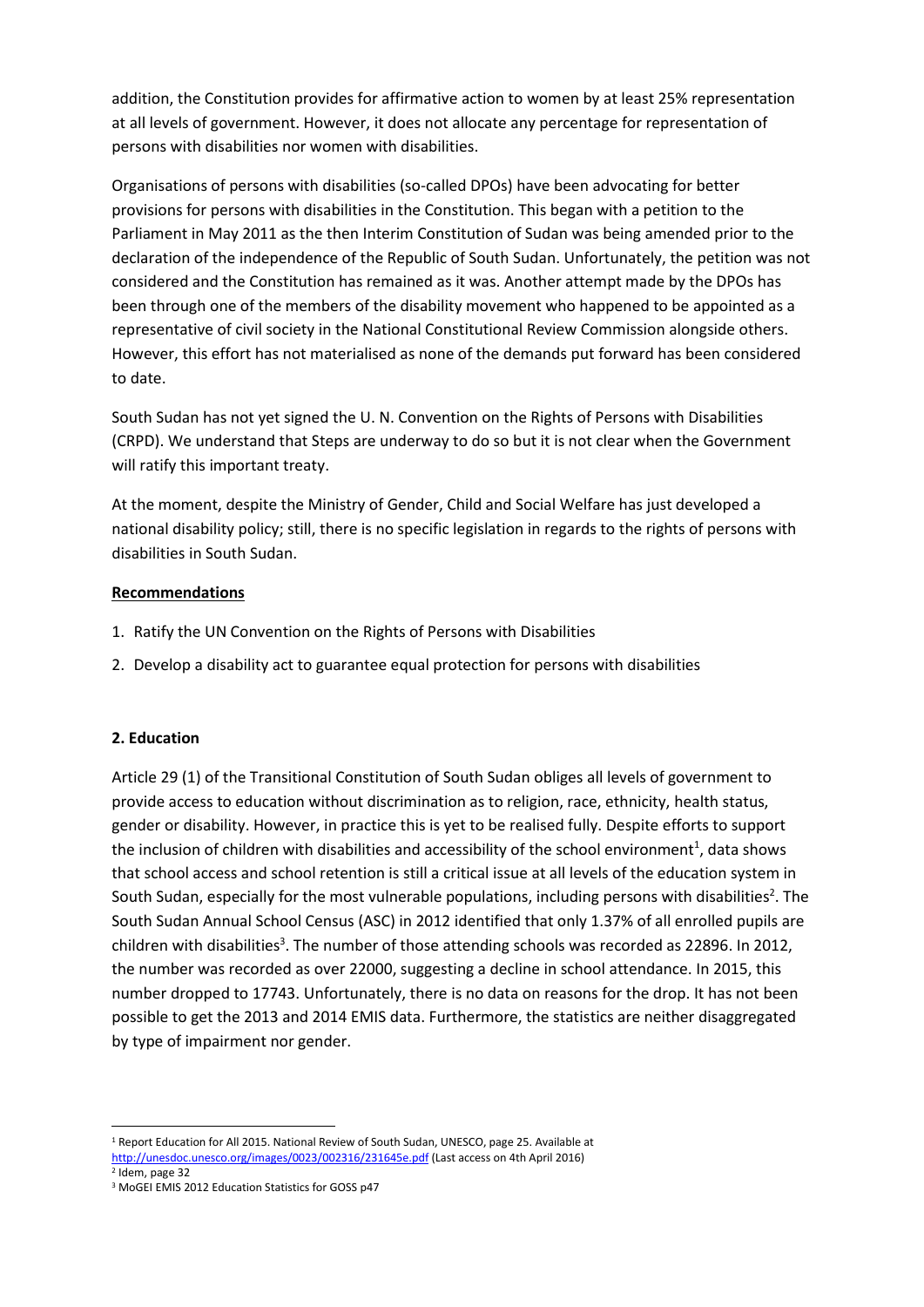The Transitional Constitution also recognises Sign Language under article 6 by stating that: "The State shall promote the development of a sign language for the benefit of people with special needs". Again, the reality on the ground is yet to reflect this.

Persons with disabilities in South Sudan are among the most disadvantaged when it comes to education. Access to education for this community depends on a range of factors such as the type and/or degree of impairment, socio-economic status of a family, physical accessibility of schools, distance, attitudes etc.

The major barriers in accessing education in South Sudan include, but are not restricted to negative attitudes towards persons with disabilities, long distances to schools, perverse impact of poverty, existing insecurity in some areas, lack of assistive devices, lack of accessibility to the roads and streets, lack of teachers trained to work with children with disabilities and inaccessible school facilities and infrastructures (ramps, toilets for persons with disabilities)<sup>4</sup>. Further, girls with disabilities are less likely to access education than their peers without disabilities as well as than boys with disabilities<sup>5</sup>.

Thanks to special schools, those with visual, hearing, speech and physical impairments from the capital have some possibilities to access education. Those with intellectual, psychosocial and multiple impairments hardly enjoy this right. Furthermore, it is important to note that children and adults with visual and hearing impairments that are enrolled in schools tend to be older than their peers without disabilities. This could be attributed to the fact that some families are unlikely to learn early enough about the centre where Sign Language or Braille courses are run; mobility challenges for those who are blind; or reluctance and unwillingness of families to educate their children with disabilities due to ignorance about the potentials and rights of these children. In the majority of the cases, children with disabilities miss on education completely.

Despite the lack of data, our practice work allows us to report that some blind people in the capital, Juba, have been able to attend special school, thanks to the Norwegian Association of the Blind and Partially Sighted (NABP). This centre has been providing blind children and adults with rehabilitation trainings in Braille, mobility and other skills for independent living. Nevertheless, blind students in high schools and universities still face challenges with note taking as there are no textbooks in Braille or audio formats. They usually rely on classmates to help by reading those notes for them so they can write in Braille. One of the main factors responsible for this is the lack of assistive technologies in the respective schools and universities where these students are learning, as well as in the Centre.

Deaf people who are in Juba are able to learn Sign Language and attend special school. A few of them attend mainstream school with the support of Sign Language interpreters. According to information obtained from a deaf association in Juba, the highest level of education attained by its members is secondary school education. There are a few deaf persons who are university graduates, but those have acquired their education abroad. Sign Language has only been introduced in South Sudan recently and not many deaf people are able to use it effectively, as it is mainly concentrated in the capital. There has been an initiative by the deaf association in Juba to develop a national Sign Language dictionary.

**.** 

<sup>4</sup> South Sudan National Disability and Inclusion Policy 2013, Ministry of Gender, Child, Social Welfare, Humanitarian Affairs and Disaster Management, page 10. Report a[t http://mgcswss.org/wp-content/uploads/South-Sudan-National-Disability-and-Inclusion-Policy.pdf](http://mgcswss.org/wp-content/uploads/South-Sudan-National-Disability-and-Inclusion-Policy.pdf) (Last access on 4th April 2016)

<sup>5</sup> Idem, page 9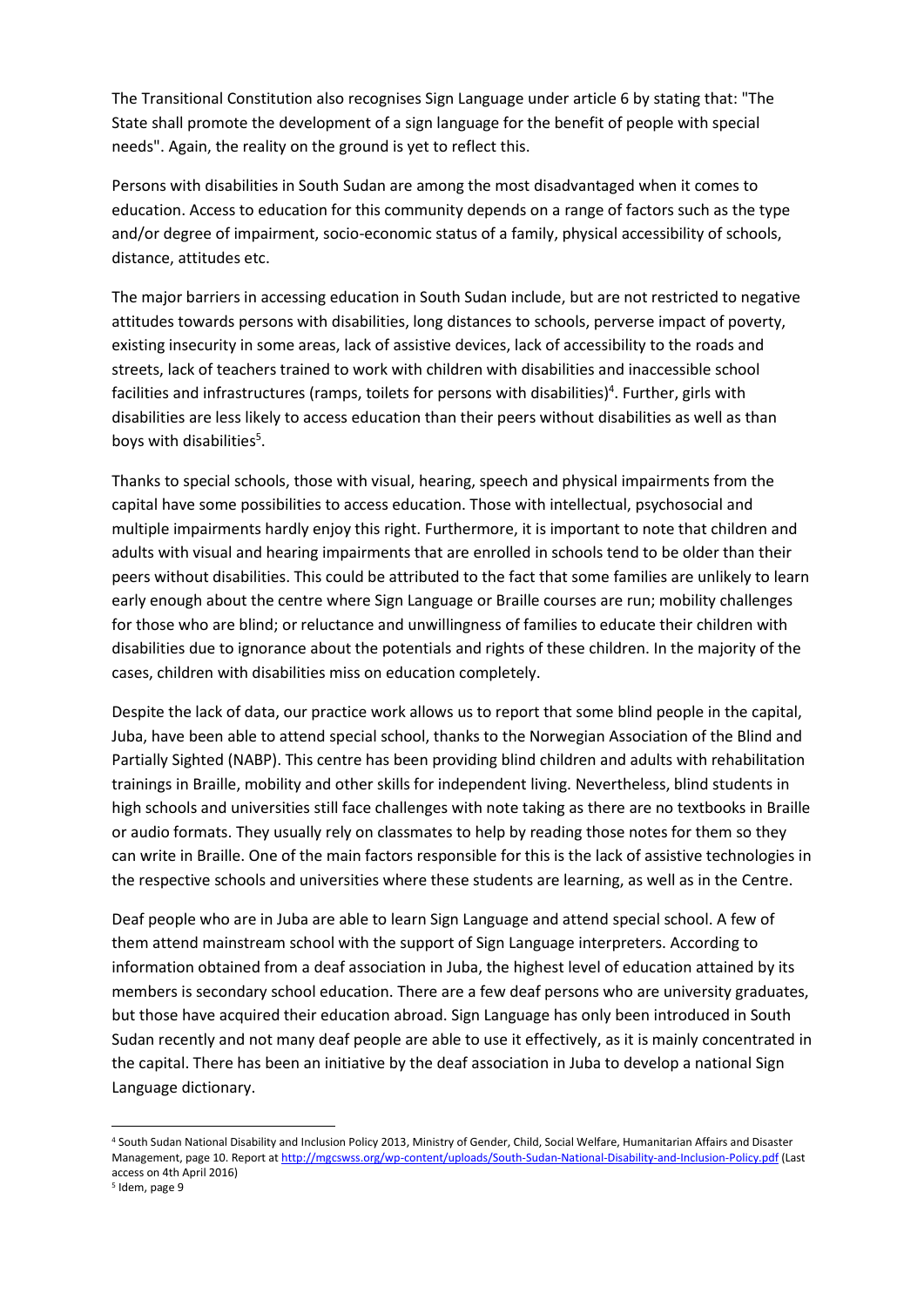Recently, the Ministry of Education, Science and Technology - in partnership with Light for the World - has initiated the development of a policy on inclusive education. This is going to be the first such policy in the history of South Sudan. The disability movement appreciates this important step towards equalising opportunities for persons with disabilities. Persons with disabilities participated in the consultations for the policy and provided inputs - including from their own experiences. The Ministry of Education also involved persons with disabilities in the review of the National Curriculum in 2013. Hopefully, the next curriculum will reflect the educational rights and needs of persons with disabilities.

### **Recommendations**

- 1. The Education Management Information System (EMIS) should capture disaggregated data on children with disabilities, by sex, age, geographic situation and kind of impairment;
- 2. Inclusive education should be reinforced and extended to all parts of South Sudan and education in Braille and sign language should be provided;
- 3. Affirmative measures should be taken to guarantee inclusion of children with intellectual, psychosocial and multiple impairments in the regular educational system;
- 4. Awareness campaigns should target families to send their children with disabilities to school, with special attention to girls with disabilities.

## **3. Employment and livelihood**

Persons with disabilities are among the poorest, vulnerable and unemployed people in South Sudan and, therefore, deprived of contributing to the country's economic growth and of enjoying improved livelihoods<sup>6</sup>. It is vital to enhance opportunities for persons with disabilities to be fully included in the community and to actively contribute to income generating activities in order to not be left behind and to end with the poverty cycle to which they are bounded.

Most persons with disabilities must have a university degree or certificate in order to access decent job, unlike their peers without disabilities that may still get a job without necessarily having an academic qualification. Hence, access to education is a prerequisite for persons with disabilities to be able to compete in the labour market. In addition, attitudes of employers and the working environment are essential factors that discourage applicants and employees with disabilities. This is particularly relevant to employees with disabilities who require assistive technologies or personal assistants to perform their duties.

The National Disability Assessment indicated that 89.3% of respondents with disabilities were unemployed, 4.5% had been employed and 6.2% were engaged in business<sup>7</sup>. Furthermore, there are almost no social safety nets and food security schemes for persons with disabilities.

The national disability survey shows that 12% of respondents left their jobs due to the lack of accessibility or wiliness of their colleagues or superiors. It also indicates that persons with intellectual and psychosocial impairments are the least likely to be employed. According to one of

<sup>1</sup> 6 Idem, page 23

<sup>7</sup> Idem, page 12